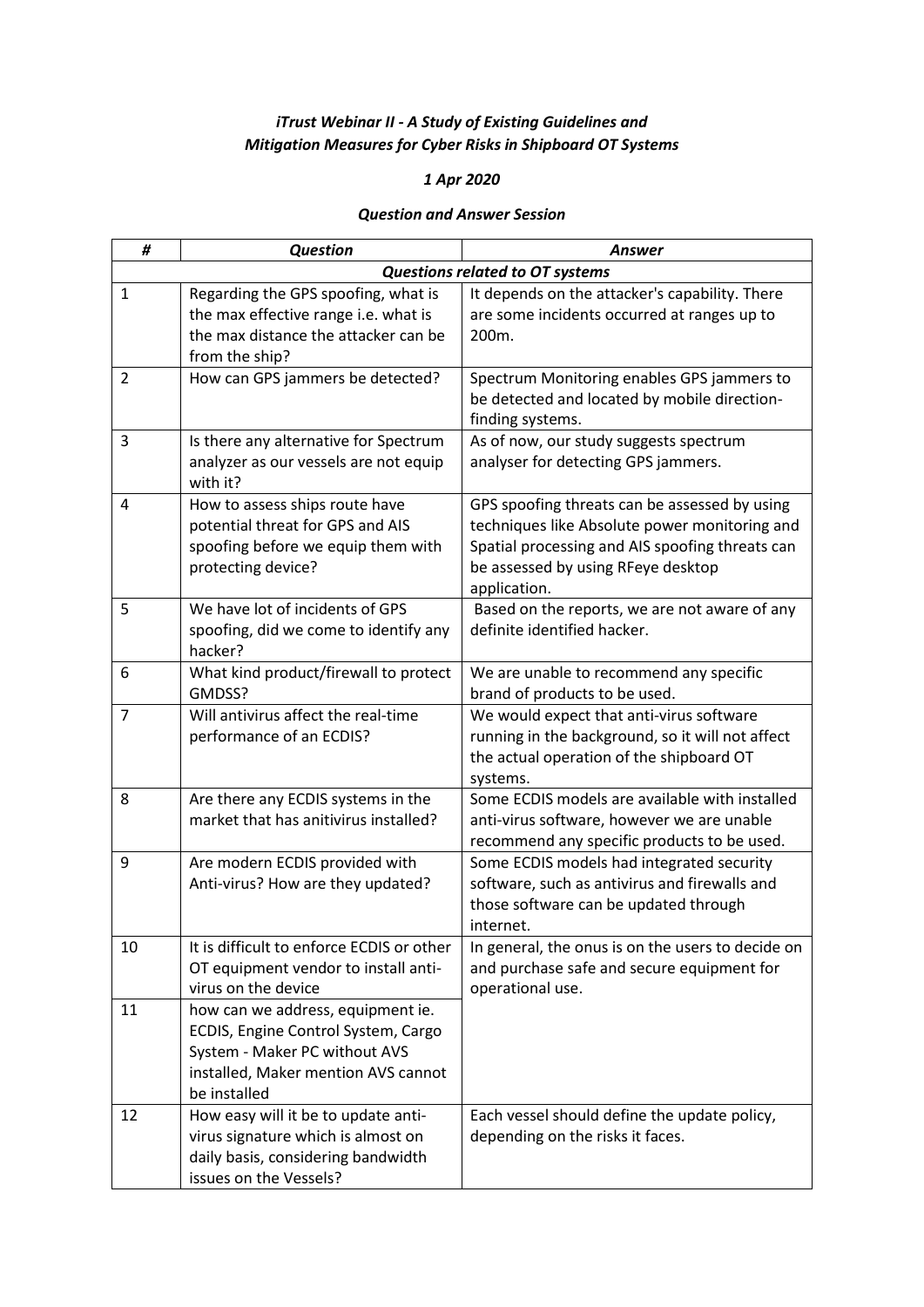| 13 | Many anti-virus software are<br>available in the market. However, too<br>few are capable of detecting<br>ransomwares etc that are newly<br>created.<br>Further, if a vessel is not using Vsat, | Probably we should look for an appropriate<br>anti-virus software that will have capabilities to<br>detect new types of attacks and the existing<br>ones. Notwithstanding updating of virus<br>signatures, zero-day attacks can still present<br>issues. |
|----|------------------------------------------------------------------------------------------------------------------------------------------------------------------------------------------------|----------------------------------------------------------------------------------------------------------------------------------------------------------------------------------------------------------------------------------------------------------|
|    | update is difficult.                                                                                                                                                                           | Vessels do use VSAT as it is the way through<br>which they communicate with their offices and<br>other ports when they are far away from land.                                                                                                           |
| 14 | How can we update our navigational<br>system such as GPS, VDR, AIS?                                                                                                                            | Navigational systems can be updated through<br>VSAT using internet.                                                                                                                                                                                      |
| 15 | What are the common update<br>methods for shipboard update? Via<br>USB, over the air, or via specially built<br>tools?                                                                         | Most of the updates are done online (VSAT)<br>and USB, depending on the vendor and<br>different equipment(s).                                                                                                                                            |
| 16 | Regarding GNSS, only software<br>update is mentioned. Will upgrading<br>equipment such as antenna and<br>receiver reduce chances of jamming<br>and/or spoofing?                                | Upgrading the equipment may reduce the<br>chance of attacks. Techniques like Absolute<br>power monitoring and Spatial processing for<br>Spoofing and Spectrum monitoring for Jamming<br>are recommended for use.                                         |
| 17 | If Engine Control Room does not use<br>Computer with OS and also not<br>controlling with IoT from Bridge and<br>Shore HQ, is it possible for hacker to<br>take over the propulsion system?     | It would be more difficult to compromise a<br>computer without OS, but it still depends on<br>the capability of the attacker and what he does.                                                                                                           |
| 18 | Can the onboard computers<br>networking /LAN effectively reduce<br>cyber security attack?                                                                                                      | Onboard computers networking/LAN are<br>vulnerable if proper network segregation is not<br>done. Firewalls, VPN play an important role<br>here.                                                                                                          |
|    |                                                                                                                                                                                                | Other technical questions & general queries                                                                                                                                                                                                              |
| 19 | For small tonnage vessel what is the<br>typical cyber incident happening in<br>industry?                                                                                                       | From our study we see that the most common<br>cyber incidents in general are on GPS jamming,<br>phishing emails, ransomware, virus intrusion<br>via USB ports and hacking VSAT modems.                                                                   |
| 20 | Could you recommend a usb vaccine?<br>Did this usb vaccine can help to<br>protect electronic onboard against<br>hacking attack?                                                                | We haven't come across any known reports<br>that USB vaccine is being used, so there is no<br>assurance if it can totally help protect against<br>cyber attacks.                                                                                         |
| 21 | Regarding anti-virus, if this is a zero<br>day vulnerability, how would there be<br>an effective measure when ship's<br>system needs to be in real time<br>operation?                          | Zero day attacks remain an issue. At the<br>moment, we don't have very effective methods<br>to detect at real time for such kind of attacks.                                                                                                             |
| 22 | Is there any standard training for<br>seafarers, as they are vulnerable to<br>cause cyber breach?                                                                                              | Yes, there are online training courses available<br>for seafarers on maritime cyber security.                                                                                                                                                            |
| 23 | Several request for a video to train<br>crews. Can this be looked into.                                                                                                                        |                                                                                                                                                                                                                                                          |
| 24 | Due to the COVID-19, suggest a short<br>video training on Cyber security will                                                                                                                  |                                                                                                                                                                                                                                                          |